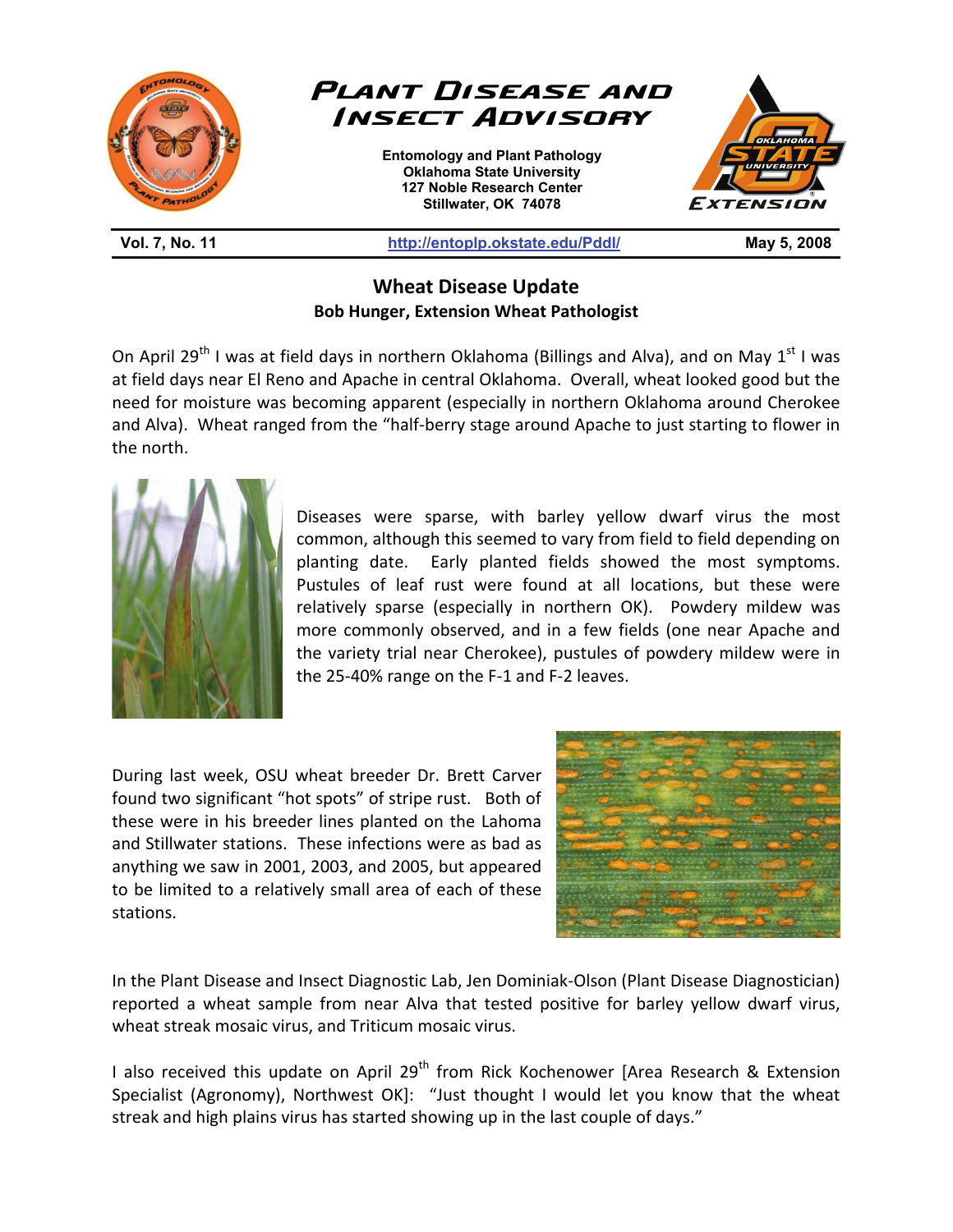## **Updates from other states:**

*Arkansas; May 02* **(Dr. Gene Milus, Wheat Pathologist, Univ. of Arkansas, Fayetteville):** I surveyed about 25 commercial fields in the east-central portion of Arkansas and plots at Stuttgart. Most of the wheat was flowering to post-flowering, but a few fields were still in boot stage. Wheat is in very good to excellent condition south of I-40 but begins to go downhill quickly north of I-40. The latest stats are that 970,000 acres were planted and that about 100,000 have been lost to flooding in northeast Arkansas.

Night temperatures in this region have been in the mid 60s, and stripe rust appears to be done for the season here. A few very tiny leaf rust pustules were found, but leaf rust was close to nonexistent. There was not enough stripe or leaf rust for a collection.



 Septoria leaf blotch was the most common disease, and several fields have been sprayed specifically for leaf blotch. BYD was moderate to severe in a few fields. Downy mildew was severe across large portions of several fields that had gone under water earlier. Bacterial streak seems to be making a comeback.

*Texas; May 02nd* **(Ravindra Devkota, Assistant Research Scientist, Texas A&M, Amarillo, TX):**  From April 20-26, we were at Castroville, Texas to take notes on various wheat trials and nurseries planted in 18 acres this year. The Winter Wheat Breeders' field day this year was also held at Castroville on April 22, 2008 and hence, the participants had an opportunity to look closely and take notes on the nurseries and yield trials of their interest. The leaf rust, in general, was heavy and wide spread across the nursery; stripe rust was noticed only in traces. Stem rust was more prevalent this year compared to last year; Yue Jin from Cereal Disease Lab has collected several samples from various susceptible cultivars/experimentals.

I was walking across the wheat nurseries and yield trials at Bushland/Amarillo this morning (May 2, 2008). The wheat has just started heading in dryland blocks and is in boot in irrigated blocks. Wheat rusts have not been noticed yet.

Kansas; May 01<sup>st</sup> (Dr. Erick DeWolf, Wheat Extension Specialist, Kansas State University): Leaf rust was observed in additional counties in South Central and Central Kansas this week.

 Harvey County (North of Wichita) Wheat in this area ranges from jointing to early head emergence. Joe Martin KSU wheat breeder in Hayes Kansas (North central Kansas) also reported finding leaf rust this week. Jagger and Jagalene appear to have the most rust at this point, but I have found trace levels in Overley also. The incidence is still approximately 20% and severity less than 2% on the F-1 and F-2 leaves on Jaggar and Jagalene. Leaf rust was just at trace levels on Overley. I also found trace levels of leaf rust in Fuller. This wheat cultivar is a relatively recent release from K-State that has previously been resistant to